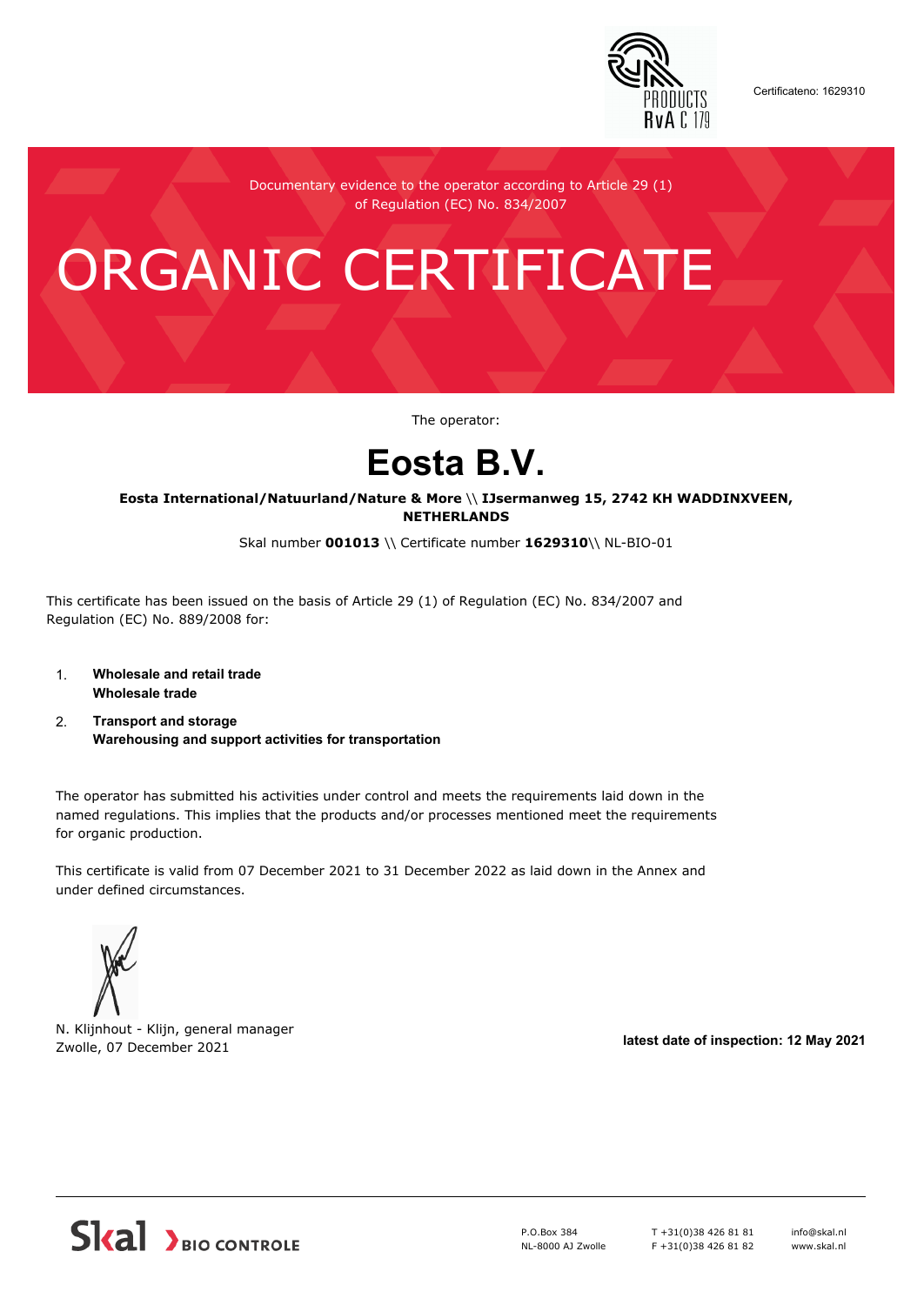### **Annex**

#### **Eosta International/Natuurland/Nature & More** \\ **IJsermanweg 15, 2742 KH WADDINXVEEN, NETHERLANDS** Skal number **001013** \\ Certificate number **1629310** \\ NL-BIO-01

This operator has been certified for the following products or processes under

#### **certificate number 1629310**

**Warehousing and support activities for transportation**

|                 | number  | definition                                                                                                              | category                  | size |
|-----------------|---------|-------------------------------------------------------------------------------------------------------------------------|---------------------------|------|
|                 | 52.10   | <b>Warehousing and storage</b>                                                                                          | Organic                   |      |
|                 |         |                                                                                                                         |                           |      |
| Wholesale trade |         |                                                                                                                         |                           |      |
|                 | number  | definition                                                                                                              | category                  | size |
|                 | 46.20.1 | Import of organic products from outside<br>the EU                                                                       | Organic                   |      |
|                 |         | 46.20.2 First consignee                                                                                                 | Organic                   |      |
|                 | 46.31   | Wholesale of vegetables and fruits and of<br>edible potatoes                                                            | Organic                   |      |
|                 | number  | definition                                                                                                              | category                  | size |
|                 | 18431   | herbs/spices, organic single                                                                                            | Organic                   |      |
|                 |         |                                                                                                                         |                           |      |
|                 | 18432   | potatoes, vegetables and fruit (single in<br>conformity with the annex, 2 pages)                                        | Organic                   |      |
|                 | 18433   | potatoes, vegetables and fruit (single, in<br>conformity with the annex, 1 page) under<br>conversion to organic farming | In conversion             |      |
|                 | 51893   | Sinaasappel-perzik-passievruchtensap                                                                                    | Processed >95%<br>Organic |      |